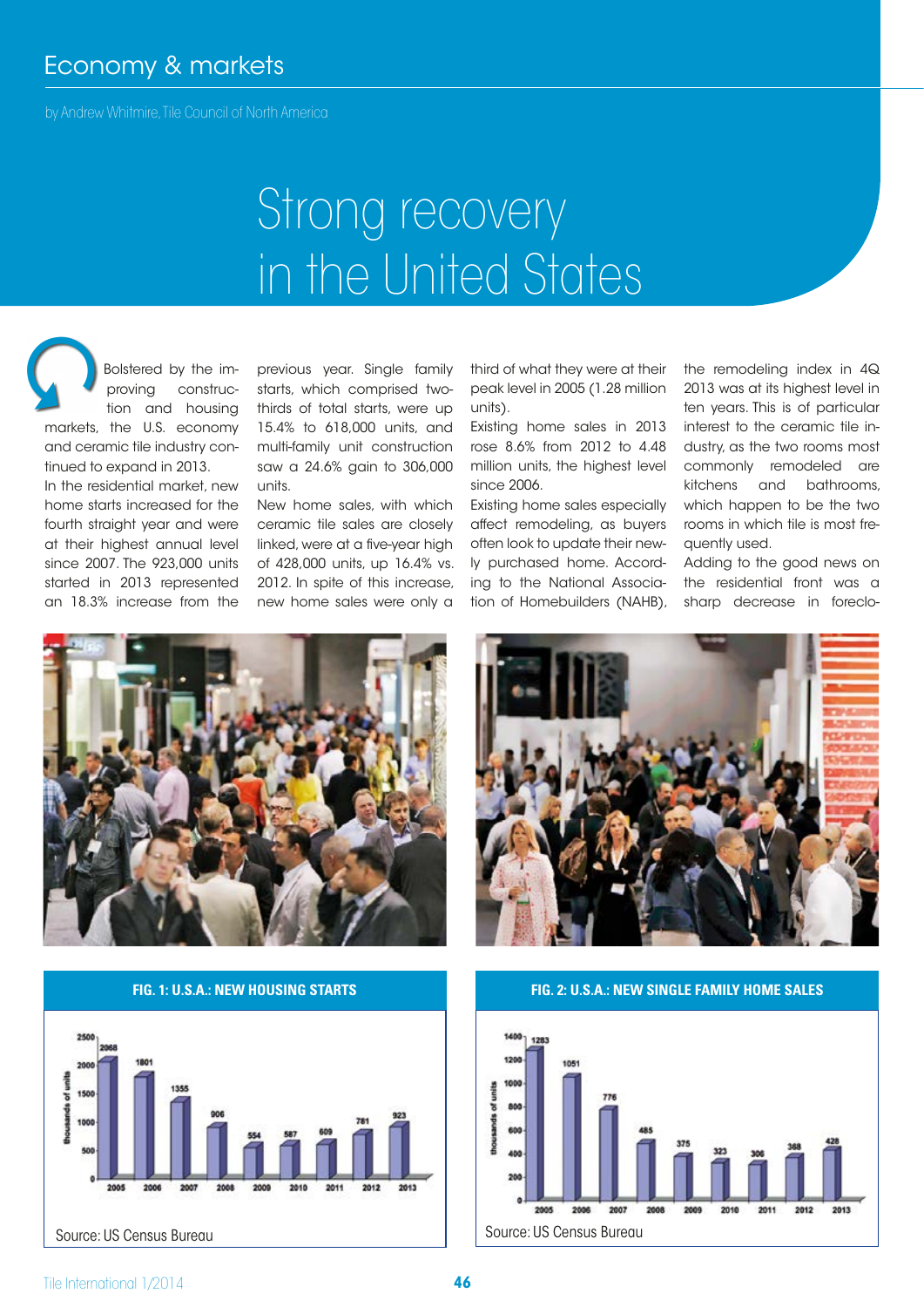sures. Foreclosure filings, which are another important indicator of the U.S. housing sector's health, declined by 25.9% in 2013 to 1.36 million units. This represented the lowest annual total of foreclosures since 2007 and was a 52.6% decrease from the all-time high level in 2010.

The 30-year fixed mortgage rate rose to 3.98% in 2013, up from 3.66% in 2012; this was still the second lowest annual rate on record.

The U.S. unemployment rate in 2013 was 7.4%, down from 8.1% in the previous year and the lowest annual rate since 2008.

U.S. construction spending (includes both private and public residential and non-residential construction) in 2013 was \$898.4 billion, a 4.8% increase from 2012.

### **U.S Tile Consumption Overview**

Through 3Q 2013 YTD U.S. tile consumption was at 1.89 billion sq. ft. (175.8 million sq m), up 12.0% vs. 3Q 2012 YTD (table 1). Based on data available to date and early 4Q indications, we estimate 2013 U.S. tile consumption to be 2.48 billion sq. ft. (230.2 million sq. m), up 12.9% vs. 2012.

#### **Imports**

Through 3Q 2013, 1.31 billion sq. ft. (121.7 million sq. m) of ceramic tile arrived in the U.S.

| TAB. 1 - U.S. ceramic tile shipments, sales and consumption |                      |                |                |                            |                                                  |  |  |
|-------------------------------------------------------------|----------------------|----------------|----------------|----------------------------|--------------------------------------------------|--|--|
| Year                                                        | <b>U.S. shipment</b> | <b>Imports</b> | <b>Exports</b> | U.S.<br><b>Consumption</b> | $%$ var. in<br>consumption from<br>previous year |  |  |
| 2013<br>(Jan-Sept)                                          | 57.0                 | 121.7          | 2.9            | 175.8                      | 12.0 (% change from<br>30 2012 YTD)              |  |  |
| 2012                                                        | 69.5                 | 138.6          | 4.2            | 203.9                      | 5.4                                              |  |  |
| 2011                                                        | 66.7                 | 131.1          | 4.2            | 193.6                      | 4.0                                              |  |  |
| 2010                                                        | 60.3                 | 129.6          | 3.9            | 186.0                      | 7.7                                              |  |  |
| 2009                                                        | 53.1                 | 123.9          | 4.2            | 172.8                      | $-18.1$                                          |  |  |
| 2008                                                        | 58.9                 | 156.6          | 4.7            | 210.9                      | $-15.2$                                          |  |  |
| 2007                                                        | 50.6                 | 202.4          | 4.4            | 248.7                      | $-19.3$                                          |  |  |
| 2006                                                        | 58.5                 | 253.8          | 4.2            | 308.1                      | 1.8                                              |  |  |
| 2005                                                        | 61.1                 | 245.1          | 3.4            | 302.8                      | 3.5                                              |  |  |
| 2004                                                        | 64.6                 | 231.2          | 3.2            | 292.6                      | 11.8                                             |  |  |
| 2003                                                        | 57.1                 | 207.2          | 2.7            | 261.7                      | 6.6                                              |  |  |
| 2002                                                        | 60.3                 | 189.0          | 3.1            | 245.5                      | 16.2                                             |  |  |
| 2001                                                        | 54.9                 | 159.5          | 3.1            | 211.3                      | 0.5                                              |  |  |
| Values in million sq.m - Valori in milioni mq.              |                      |                |                |                            |                                                  |  |  |

Source : U.S. Dept. of Commerce & TCNA statistics

| <b>TAB. 2 - USA: Ceramic tile imports by country in volume (Jan-Sept.)</b> |  |
|----------------------------------------------------------------------------|--|
|                                                                            |  |

| <b>Country</b>                 | 2010<br>Sq.m/mq | 2011<br>Sq.m/mq | 2012<br>Sq.m/mq | % Var.<br>2012/2011 | 2013<br>Sq.m/mq | % Var.<br>2013/2012 | % on total<br>2012-13<br><i>imports</i> |
|--------------------------------|-----------------|-----------------|-----------------|---------------------|-----------------|---------------------|-----------------------------------------|
| <b>Mexico</b>                  | 28,177,132      | 30,897,821      | 34,111,980      | 10.4%               | 36,896,428      | 8.2%                | $31.9 - 30.3$                           |
| <b>China</b>                   | 23,345,978      | 26,665,847      | 28,894,337      | 8.4%                | 35,631,432      | 23.3%               | $27.1 - 29.3$                           |
| <b>Italy</b>                   | 18,296,765      | 17,379,216      | 18,256,526      | 5.0%                | 21,099,764      | 15.6%               | $17.1 - 17.3$                           |
| <b>Spain</b>                   | 5,075,302       | 5,264,255       | 5,751,432       | 9.3%                | 6,925,557       | 20.4%               | $5.4 - 5.7$                             |
| <b>Brazil</b>                  | 6,210,781       | 6,441,573       | 5,376,852       | $-16.5%$            | 6,043,467       | 12.4%               | $5.0 - 5.0$                             |
| <b>Turkey</b>                  | 2,250,103       | 2,075,011       | 3,323,447       | 60.2%               | 3,957,646       | 19.1%               | $3.1 - 3.3$                             |
| <b>Peru</b>                    | 2,611,785       | 2,611,282       | 2,823,566       | 8.1%                | 2,801,623       | $-0.8\%$            | $2.6 - 2.3$                             |
| <b>Colombia</b>                | 4,373,126       | 3,109,396       | 2,156,997       | $-30.6%$            | 2,359,711       | 9.4%                | $2.0 - 1.9$                             |
| <b>Thailand</b>                | 4,913,542       | 2,023,573       | 1,447,758       | $-28.5%$            | 1,306,030       | $-9.8\%$            | $1.4 - 1.1$                             |
| <b>Hong Kong</b>               |                 | 1,025,066       | 877,675         | $-14.4%$            | 796,976         | $-9.2\%$            | $0.8 - 0.7$                             |
| Source: U.S. Dept. of Commerce |                 |                 |                 |                     |                 |                     |                                         |